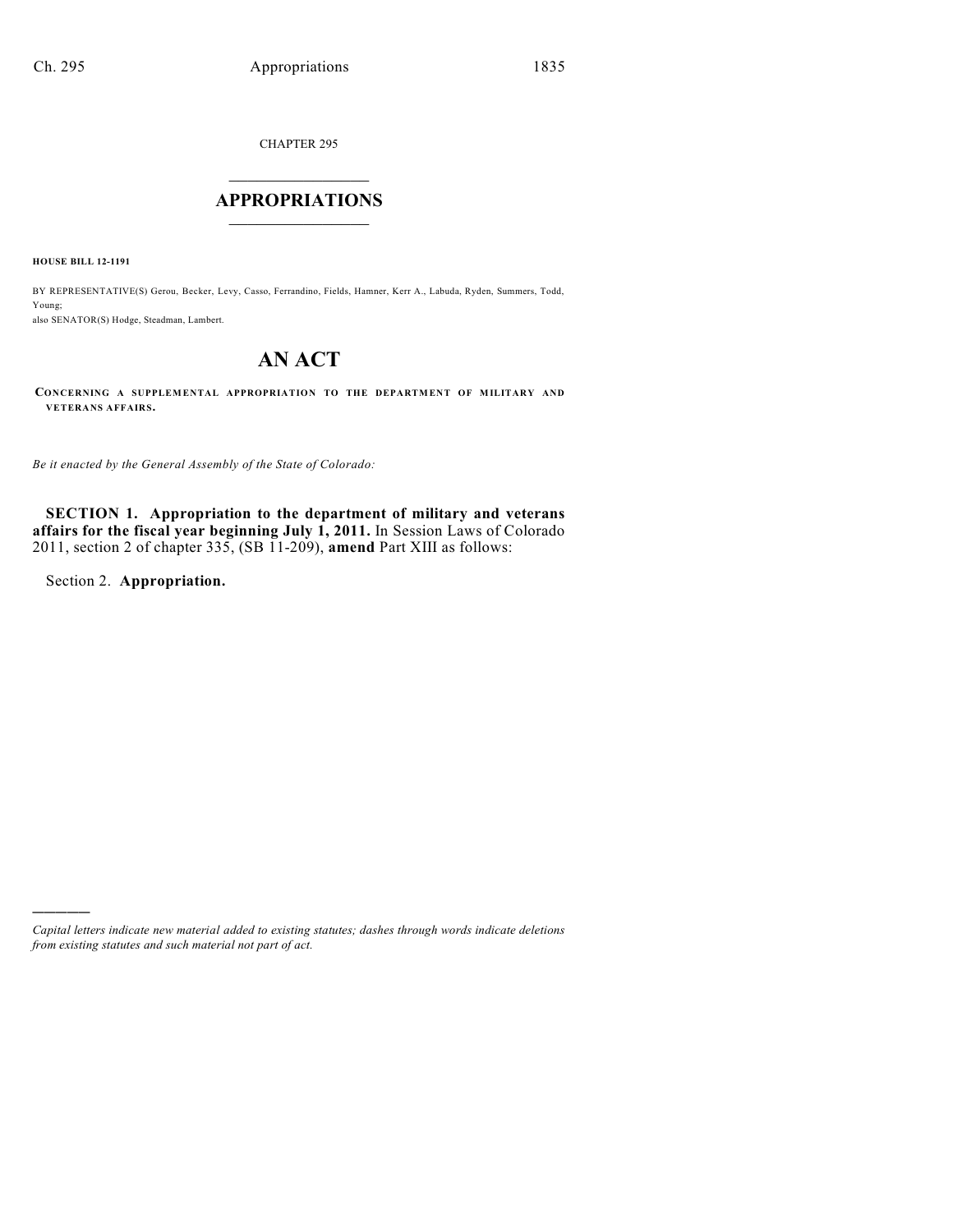### Ch. 295 Appropriations 1836

|                           |              |                                | APPROPRIATION FROM                       |                      |                                       |                                |  |  |  |  |
|---------------------------|--------------|--------------------------------|------------------------------------------|----------------------|---------------------------------------|--------------------------------|--|--|--|--|
| ITEM &<br><b>SUBTOTAL</b> | <b>TOTAL</b> | <b>GENER AL</b><br><b>FUND</b> | GENER AL<br><b>FUND</b><br><b>EXEMPT</b> | CASH<br><b>FUNDS</b> | <b>REAPPROPRIATED</b><br><b>FUNDS</b> | <b>FEDERAL</b><br><b>FUNDS</b> |  |  |  |  |
|                           |              |                                |                                          |                      |                                       |                                |  |  |  |  |

### **PART XIII DEPARTMENT OF MILITARY AND VETERANS AFFAIRS**

#### **(1) EXECUTIVE DIRECTOR AND ARMY NATIONAL GUARD**

| Personal Services                | 2,065,860    | 1,834,575 | $3,729$ <sup>a</sup> | 227,556 <sup>b</sup>   |
|----------------------------------|--------------|-----------|----------------------|------------------------|
|                                  | $(33.3$ FTE) |           |                      |                        |
| Health, Life, and Dental         | 636,077      | 175,825   | $16,583^{\circ}$     | $443,669$ <sup>b</sup> |
| Short-term Disability            | 12,236       | 4,602     | $185^{\text{d}}$     | 7,449 <sup>b</sup>     |
| S.B. 04-257 Amortization         |              |           |                      |                        |
| <b>Equalization Disbursement</b> | 192,694      | 71,928    | $2,923^{\rm d}$      | $117,843^{\circ}$      |
| S.B. 06-235 Supplemental         |              |           |                      |                        |
| Amortization Equalization        |              |           |                      |                        |
| Disbursement                     | 154,456      | 57,412    | $2,349$ <sup>d</sup> | 94,695 <sup>b</sup>    |
| Shift Differential               | 16,106       |           |                      | $16,106^{\circ}$       |
| Workers' Compensation            | 58,445       | 19,871    |                      | $38,574^b$             |
| <b>Operating Expenses</b>        | 2,056,770    | 1,181,198 | $46,000^{\circ}$     | 829,572 <sup>b</sup>   |
| Information Technology           |              |           |                      |                        |
| Asset Maintenance                | 22,372       | 22,372    |                      |                        |
| Legal Services for 110           |              |           |                      |                        |
| hours                            | 8,328        | 8.328     |                      |                        |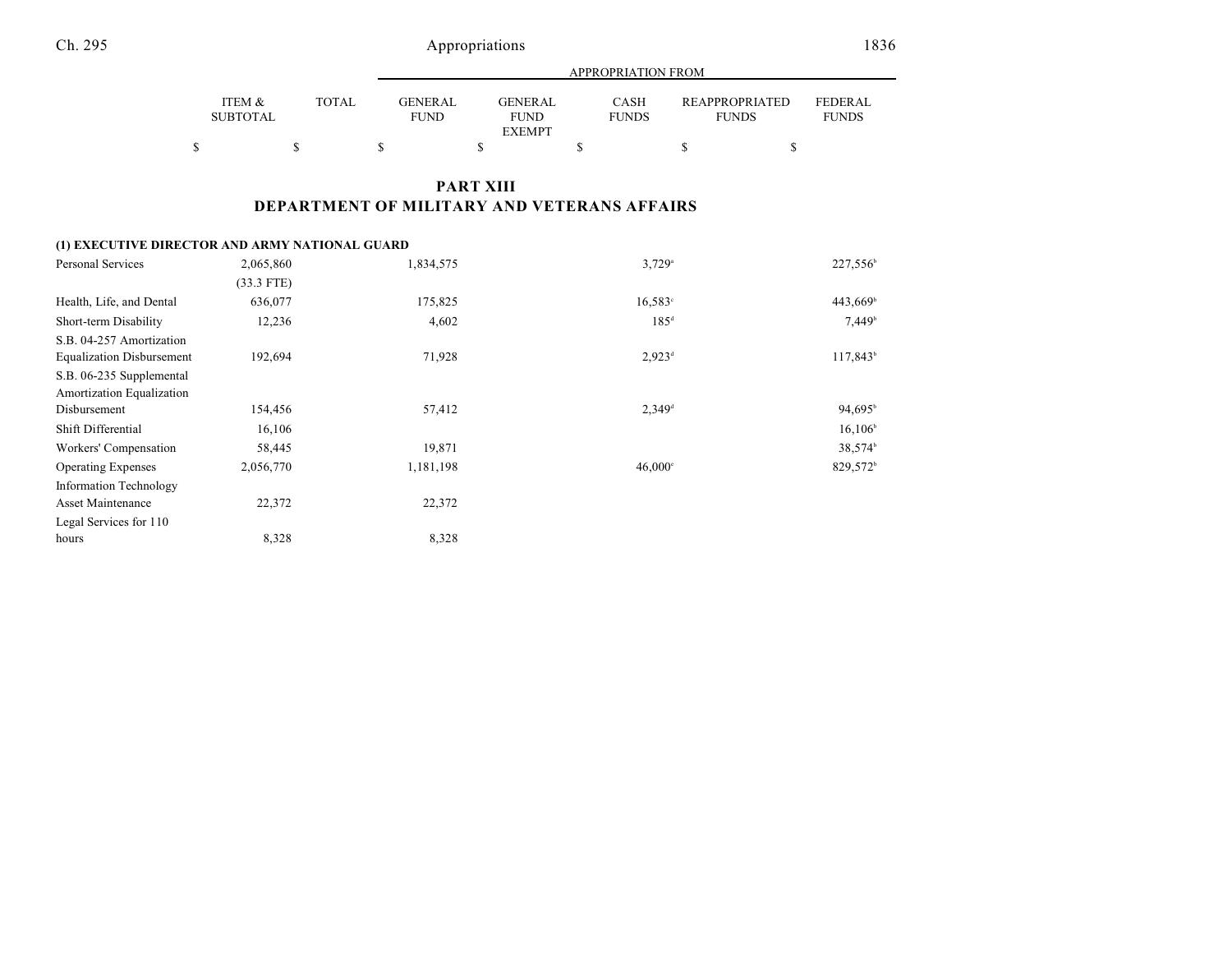| Purchase of Services from     |           |            |                      |                      |                       |
|-------------------------------|-----------|------------|----------------------|----------------------|-----------------------|
| Computer Center               | 178,810   | 178,810    |                      |                      |                       |
| <b>Multiuse Network</b>       |           |            |                      |                      |                       |
| Payments                      | 59,906    | 59,906     |                      |                      |                       |
| Management and                |           |            |                      |                      |                       |
| Administration of OIT         | 60,776    | 60,776     |                      |                      |                       |
| Payment to Risk               |           |            |                      |                      |                       |
| Management and Property       |           |            |                      |                      |                       |
| Funds                         | 110,330   | 110,330    |                      |                      |                       |
| Vehicle Lease Payments        | 36,508    | 36,508     |                      |                      |                       |
|                               | 44,148    | 44,148     |                      |                      |                       |
| Leased Space                  | 44,978    | 44,978     |                      |                      |                       |
| Capitol Complex Leased        |           |            |                      |                      |                       |
| Space                         | 83,459    | 52,733     |                      |                      | $30,726$ <sup>b</sup> |
| <b>Communication Services</b> |           |            |                      |                      |                       |
| Payments                      | 13,001    | 13,001     |                      |                      |                       |
| Civil Air Patrol Operations   | 58,638    | 58,638     |                      |                      |                       |
| Local Armory Incentive        |           |            |                      |                      |                       |
| Plan                          | 46,610    |            | $46,610^{\circ}$     |                      |                       |
| Distance Learning             | 3,000     |            | $3,000$ <sup>f</sup> |                      |                       |
| Colorado National Guard       |           |            |                      |                      |                       |
| <b>Tuition Fund</b>           | 1,046,157 | 246,157    |                      | 800,000 <sup>s</sup> |                       |
| Army National Guard           |           |            |                      |                      |                       |
| Cooperative Agreement         | 3,509,359 |            |                      |                      | 3,509,359             |
|                               |           |            |                      |                      | $(51.5$ FTE)          |
|                               |           | 10,474,876 |                      |                      |                       |
|                               |           | 10,482,516 |                      |                      |                       |
|                               |           |            |                      |                      |                       |

Ch. 295

Appropriations

1 8 3 7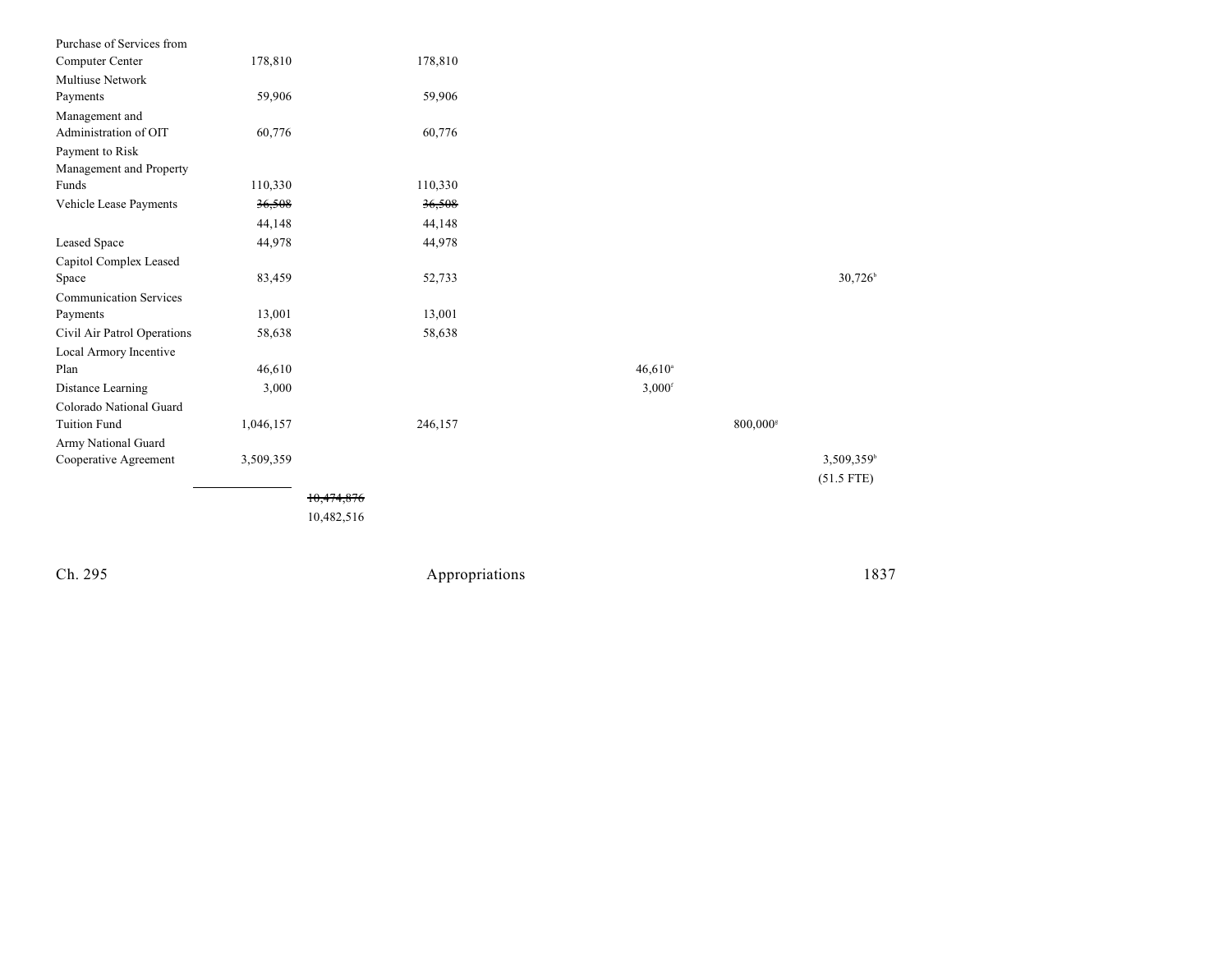### Ch. 295 Appropriations 1838

|                           |              | APPROPRIATION FROM     |  |                                         |  |                             |  |                                |                                |
|---------------------------|--------------|------------------------|--|-----------------------------------------|--|-----------------------------|--|--------------------------------|--------------------------------|
| ITEM &<br><b>SUBTOTAL</b> | <b>TOTAL</b> | GENERAL<br><b>FUND</b> |  | GENERAL<br><b>FUND</b><br><b>EXEMPT</b> |  | <b>CASH</b><br><b>FUNDS</b> |  | REAPPROPRIATED<br><b>FUNDS</b> | <b>FEDERAL</b><br><b>FUNDS</b> |
|                           |              |                        |  |                                         |  |                             |  |                                |                                |

<sup>a</sup> These amounts shall be from armory rental fees.

<sup>b</sup> These amounts are pursuant to cooperative agreements with the federal government for operations of the Colorado National Guard.

This amount shall be from the Western Slope Military Veterans' Cemetery Fund created in Section 28-5-708 (1) (a), C.R.S. <sup>c</sup>

<sup>d</sup> Of these amounts, \$5,255 shall be from the Western Slope Military Veterans' Cemetery Fund created in Section 28-5-708 (1) (a), C.R.S., and \$202 shall be from armory rental fees.

 $\degree$  This amount shall be from real estate proceeds, pursuant to Section 28-3-106 (1) (s) (I), C.R.S.

<sup>f</sup> This amount shall be from the Distance Learning Cash Fund created in Section 28-3-108, C.R.S.

<sup>8</sup> This amount shall be from the Department of Higher Education, Colorado Commission on Higher Education financial assistance program, pursuant to Section 23-3.3-202, C.R.S.

#### **(2) DIVISION OF VETERANS AFFAIRS**

| Veterans Service               |             |         |                      |                     |
|--------------------------------|-------------|---------|----------------------|---------------------|
| Operations                     | 602,600     | 549,091 | $50,000^{\circ}$     | 3,509 <sup>b</sup>  |
|                                | $(8.0$ FTE) |         |                      |                     |
| County Veterans Service        |             |         |                      |                     |
| <b>Officer Payments</b>        | 190,654     | 190,654 |                      |                     |
| Colorado State Veterans        |             |         |                      |                     |
| <b>Trust Fund Expenditures</b> | 811,789     |         | 811,789 <sup>a</sup> |                     |
| Western Slope Veterans         |             |         |                      |                     |
| Cemetery                       | 412,134     | 133,338 | 227,796°             | 51,000 <sup>c</sup> |
|                                |             |         |                      |                     |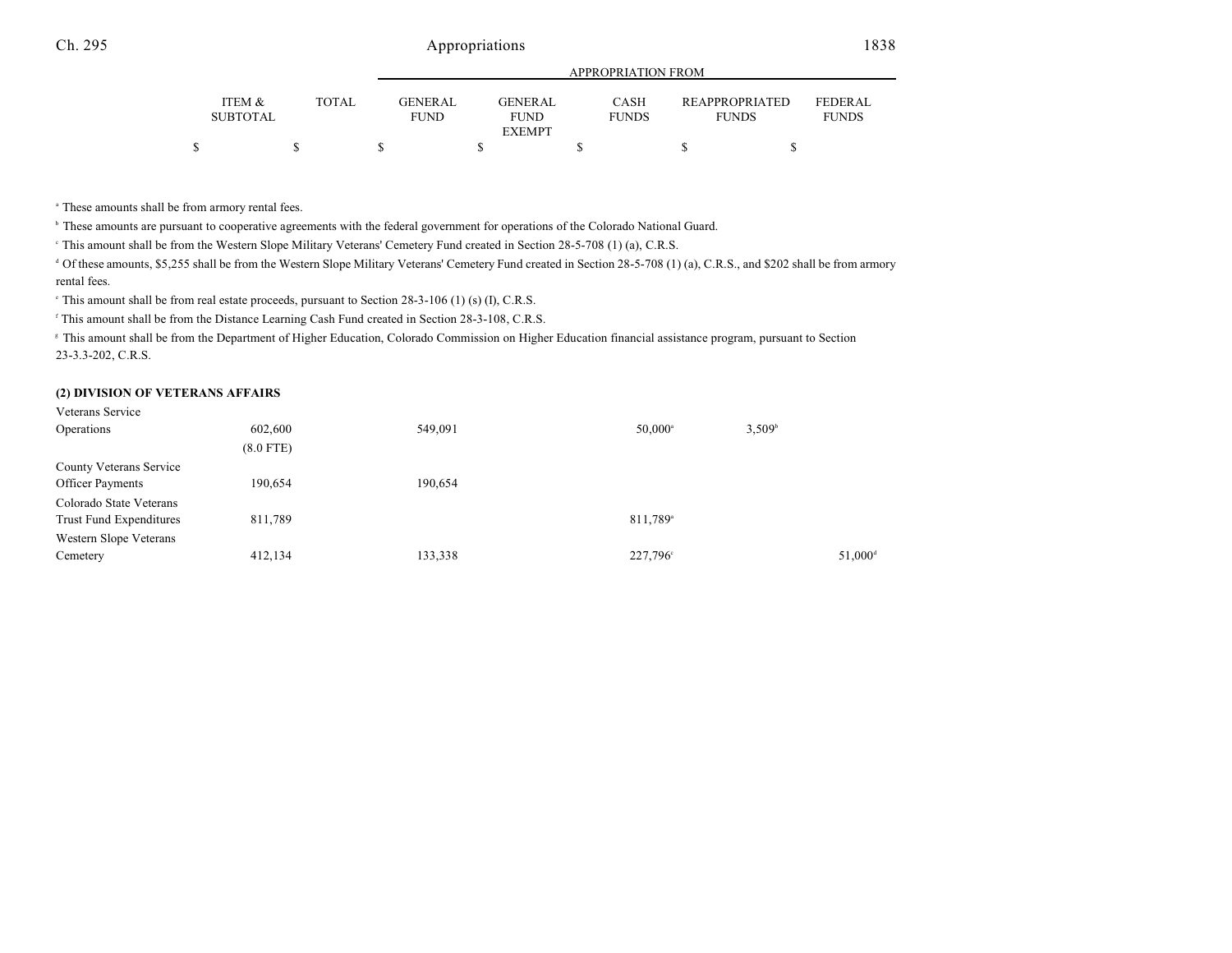(4.5 FTE)

2,017,177

<sup>a</sup> These amounts shall be from the Colorado State Veterans Trust Fund created in Section 28-5-709 (1) (a), C.R.S.

<sup>b</sup> This amount shall be from the Colorado State Veterans Trust Fund Expenditures line item in the Division of Veterans Affairs.

This amount shall be from the Western Slope Military Veterans' Cemetery Fund created in Section 28-5-708 (1) (a), C.R.S. <sup>c</sup>

<sup>d</sup> This amount shall be from interment fees from the U.S. Department of Veterans Affairs.

| (3) AIR NATIONAL GUARD     |              |           |                          |
|----------------------------|--------------|-----------|--------------------------|
| Operations and             |              |           |                          |
| Maintenance Agreement      |              |           |                          |
| for Buckley/Greeley        | 2,000,694    | 367,124   | $1,633,570$ <sup>a</sup> |
|                            | $(26.1$ FTE) |           |                          |
| <b>Buckley Cooperative</b> |              |           |                          |
| Agreement                  | 1,013,550    |           | $1,013,550$ <sup>a</sup> |
|                            |              |           | $(17.5$ FTE)             |
| Security for Space         |              |           |                          |
| Command Facility at        |              |           |                          |
| Greeley                    | 221,082      |           | 221,082 <sup>a</sup>     |
|                            |              |           | $(5.0$ FTE)              |
|                            |              | 3,235,326 |                          |

These amounts are pursuant to cooperative agreements with the federal government for operations of the Colorado National Guard. <sup>a</sup>

| (4) FEDERAL FUNDED PROGRAMS <sup>41</sup> |             |                |                          |  |  |  |  |  |
|-------------------------------------------|-------------|----------------|--------------------------|--|--|--|--|--|
| Federal Funded Programs                   |             |                |                          |  |  |  |  |  |
| Operations                                | 205,646,369 |                | 205,646,369 <sup>a</sup> |  |  |  |  |  |
| Ch. 295                                   |             | Appropriations | 1839                     |  |  |  |  |  |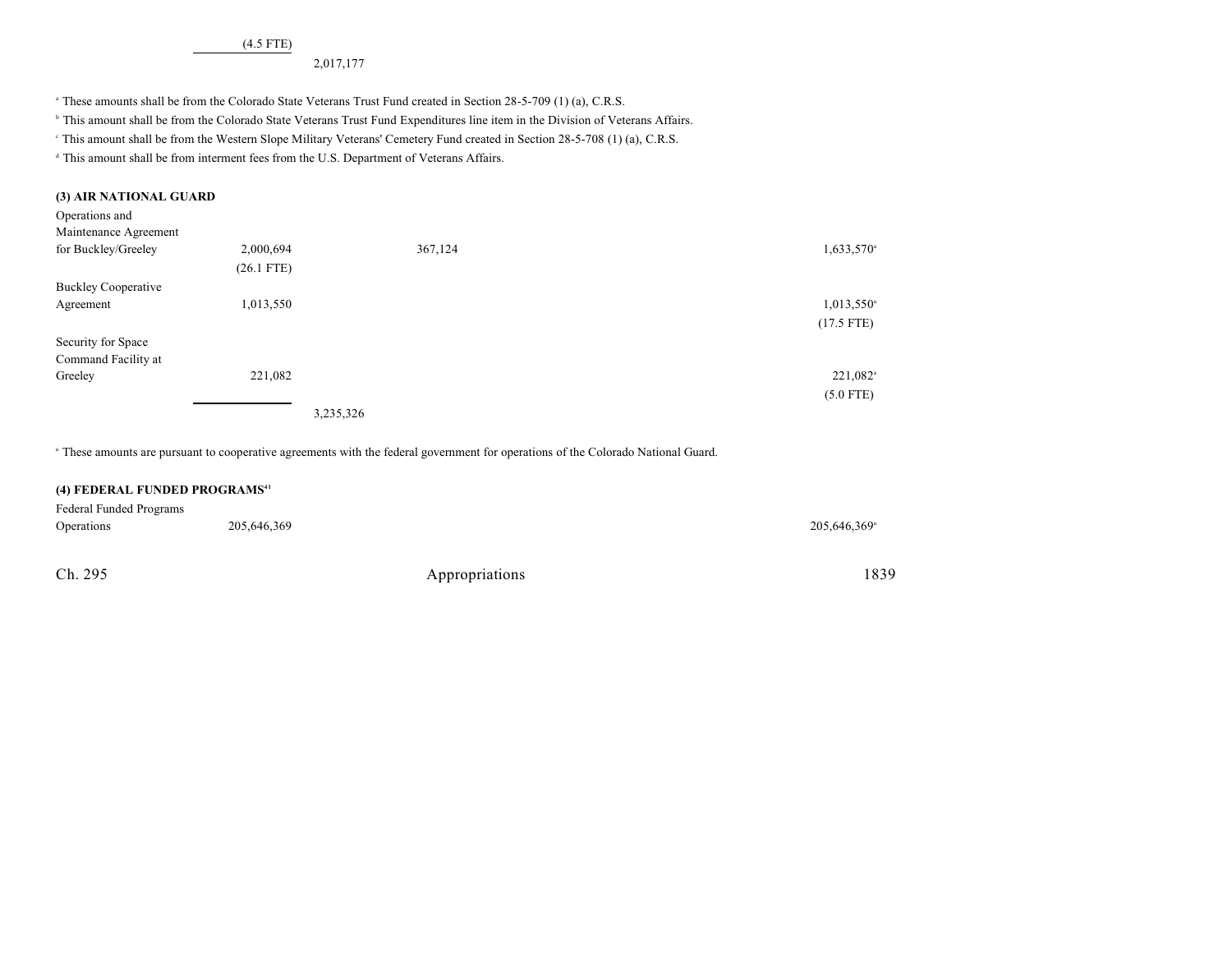| Ch. 295                                                                                                                                   | Appropriations            |               |                               |                                                |                      |                                       |                                |  |
|-------------------------------------------------------------------------------------------------------------------------------------------|---------------------------|---------------|-------------------------------|------------------------------------------------|----------------------|---------------------------------------|--------------------------------|--|
|                                                                                                                                           |                           |               |                               |                                                | APPROPRIATION FROM   |                                       |                                |  |
|                                                                                                                                           | ITEM &<br><b>SUBTOTAL</b> | <b>TOTAL</b>  | <b>GENERAL</b><br><b>FUND</b> | <b>GENERAL</b><br><b>FUND</b><br><b>EXEMPT</b> | CASH<br><b>FUNDS</b> | <b>REAPPROPRIATED</b><br><b>FUNDS</b> | <b>FEDERAL</b><br><b>FUNDS</b> |  |
|                                                                                                                                           | \$                        | \$            | \$                            | \$                                             | J.                   | \$<br>\$                              |                                |  |
|                                                                                                                                           |                           | 205,646,369   |                               |                                                |                      |                                       | $(1,239.0$ FTE)                |  |
| <sup>a</sup> This amount is pursuant to cooperative agreements with the federal government for operations of the Colorado National Guard. |                           |               |                               |                                                |                      |                                       |                                |  |
| <b>TOTALS PART XIII</b>                                                                                                                   |                           |               |                               |                                                |                      |                                       |                                |  |
| (MILITARY AND                                                                                                                             |                           |               |                               |                                                |                      |                                       |                                |  |
| <b>VETERANS AFFAIRS)</b>                                                                                                                  |                           | \$221,373,748 | \$5,478,155                   |                                                | \$1,210,964          | \$803,509                             | \$213,881,120                  |  |

**FOOTNOTES** -- The following statements are referenced to the numbered footnotes throughout section 2.

\$221,381,388 \$5,485,795

41 Department of Military and Veterans Affairs, Federal Funded Programs -- These federal funds are shown for informational purposes. These funds are not to be included in the spending authority for the Department because these funds do not flow through the accounting systems of the state. It is the intent of the General Assembly that these programs, funding, and FTE are included to demonstrate the full scope of activities in the Department of Military Affairs.